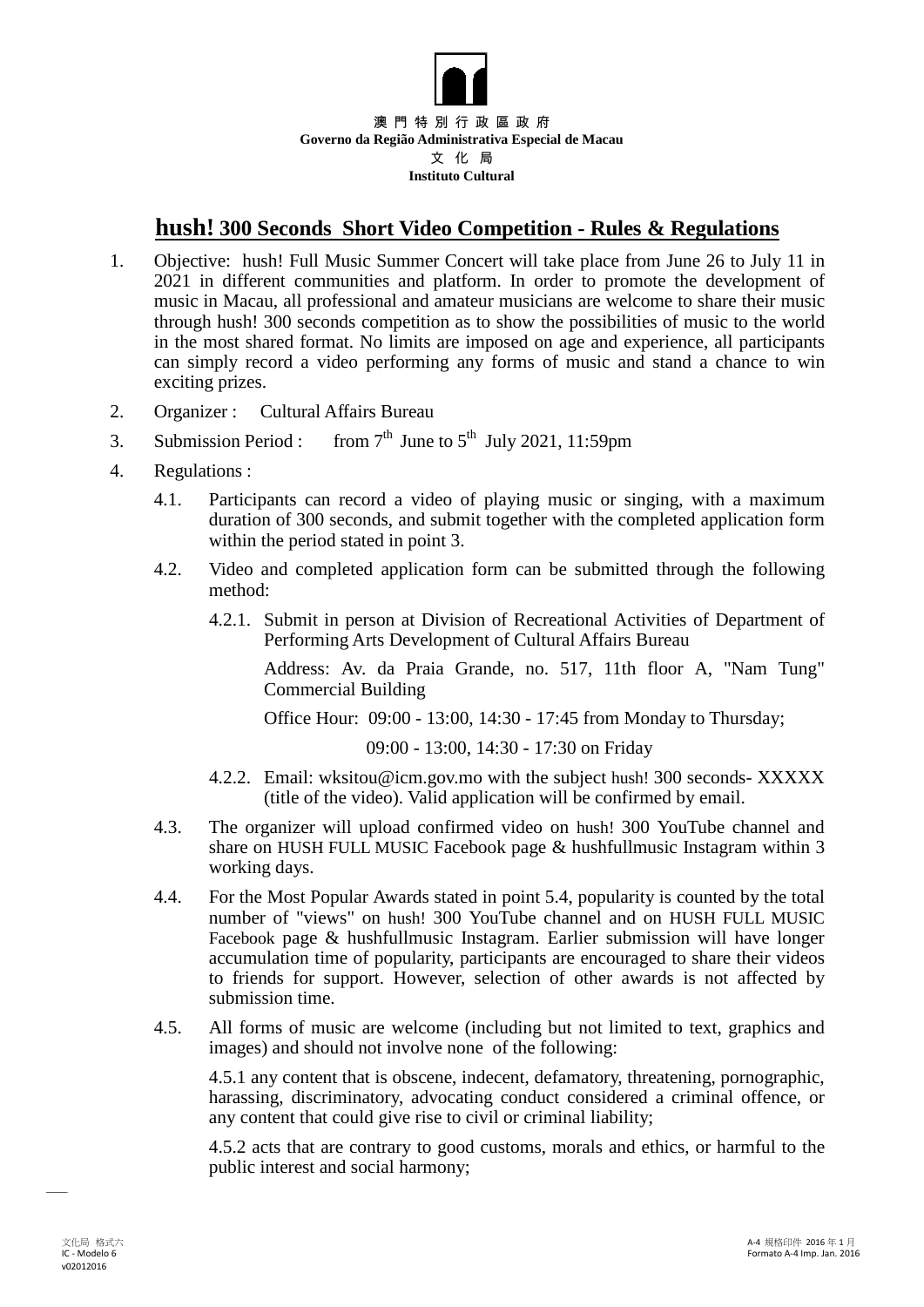

4.5.3 involve the violation of the law or any derogatory reference to the image of the organizer or damage to any national or regional relations.

- 4.6 The music must be performed by the contestant and should not violate any intellectual property rights.
- 4.7 In the interests of fairness, staff of the Departament of Performing Arts Development of the Cultural Affairs Bureau of the Macau Special Administrative Region are not allowed to participate in this contest.
- 5. Awards to encourage participants to showcase their talents:
	- 5.1 Share with HEART Award (3 winners) A new award will be introduced in 2021, in which participants will share and demonstrate their musical skills in 300 seconds. The organizer and Macau's experienced musicians will select the best 3 videos to demonstrate their musical experience or skills
	- 5.2 Music Plus JAM Prize (1 winner) The organizer and veteran musicians of Macau will select the most musical video
	- 5.3 Creative and Fun Award (2 winners) –The organizer and veteran musicians of Macau will select the most creative 2 videos.
	- 5.4 Heartwarming Award (1 winner) The organizer and veteran musicians of Macau will select the most touching video.
	- 5.5 Most Popular Awards (4 winners) the 4 videos with the highest popularity as of  $7<sup>th</sup>$ July, 5pm
	- 5.6 Participation Spirit Award (1 winner) –The organizer and veteran musicians of Macau will select the most impressive video demonstrating participation spirit.
	- 5.7 Active and Enjoyment Award (10 winners) first 10 videos submitted.

|             | <b>Awards</b>                         | <b>Prizes</b>                                                            |
|-------------|---------------------------------------|--------------------------------------------------------------------------|
| a           | Share with HEART Award<br>(3 winners) | Each winner will receive:<br>$\bullet$                                   |
|             |                                       | - BNU Bank credit card with a free spending limit worth                  |
|             |                                       | MOP5,000.00*                                                             |
|             |                                       | 2 tickets for "Shun Tak CTS" Macau Cruise                                |
|             |                                       | 30 pcs hush! "Macau Artisan" Rock Mask                                   |
| b           | Music Plus JAM Prize<br>$(1$ winner)  | 2 sets of round-trip economy tickets from Macao to any<br>$\bullet$      |
|             |                                       | destination currently offered by Air Macau                               |
|             |                                       | 2 tickets for "Shun Tak CTS" Macau Cruise                                |
|             |                                       | 30 pcs hush! "Macau Artisan" Rock Mask                                   |
| $\mathbf c$ | Creative and Fun Award<br>(2 winners) | Each winner will receive:<br>$\bullet$                                   |
|             |                                       | Bank of China Macau Branch Multi-currency Credit Card free               |
|             |                                       | spending credit of MOP4,000 each*                                        |
|             |                                       | 2 tickets for "Shun Tak CTS" Macau Cruise                                |
|             |                                       | 30 pcs hush! "Macau Artisan" Rock Mask                                   |
|             | Heartwarming Award<br>$(1$ winner)    | 1 night accommodation offered by Galaxy Entertainment Group<br>$\bullet$ |
| d           |                                       | at Banyan Tree Macau's COTAI Suite with breakfast for two                |
|             |                                       | persons                                                                  |
|             |                                       | MOP500 Galaxy Macau™ dining voucher                                      |
|             |                                       | 2 Galaxy Cinema Director's Club movie Deluxe tickets                     |
|             |                                       | 2 tickets for "Shun Tak CTS" Macau Cruise                                |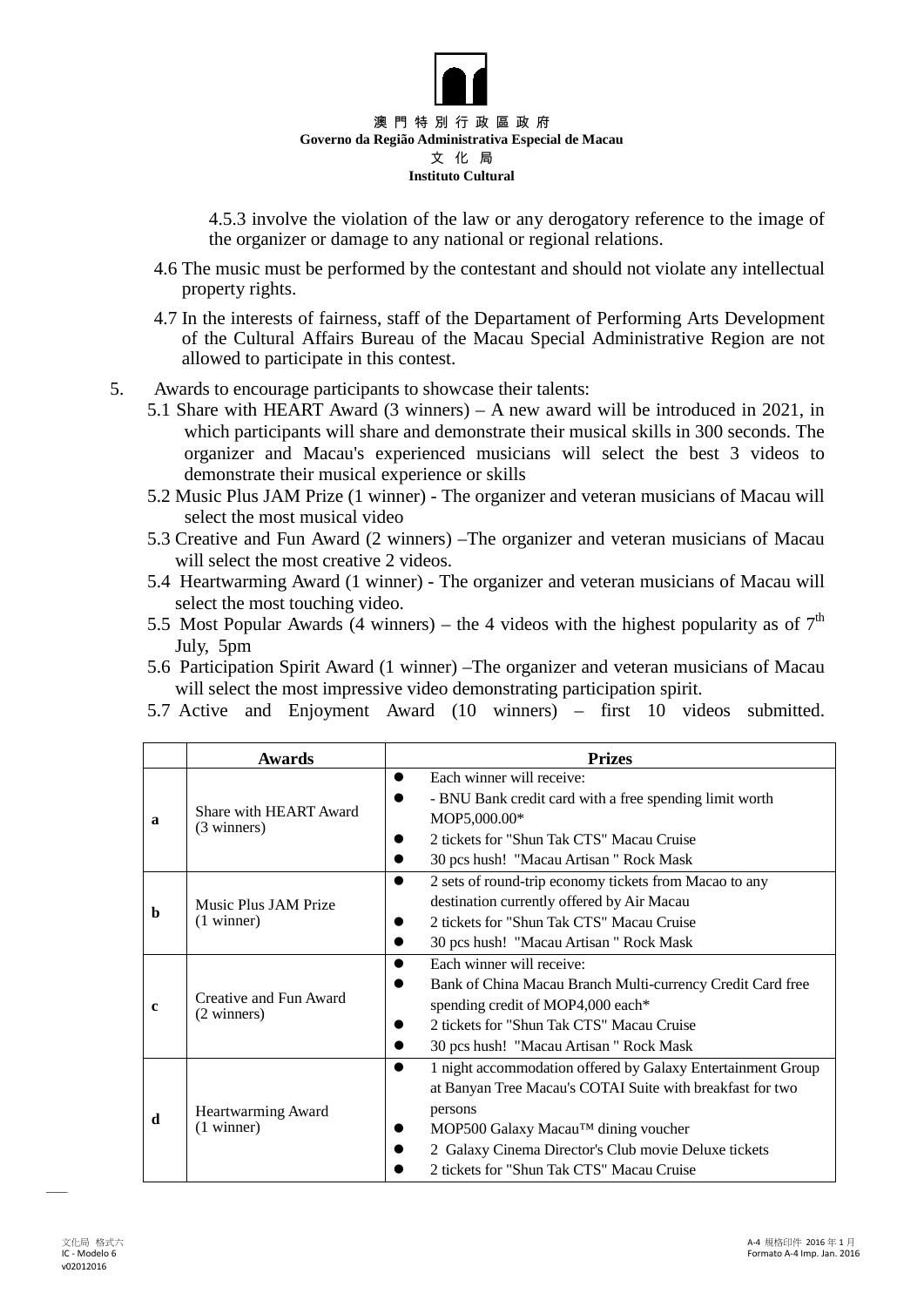

#### 澳 門 特 別 行 政 區 政 府 **Governo da Região Administrativa Especial de Macau** 文 化 局

#### **Instituto Cultural**

|        |                                             | 30 pcs hush! "Macau Artisan" Rock Mask                                                                                                                                                               |
|--------|---------------------------------------------|------------------------------------------------------------------------------------------------------------------------------------------------------------------------------------------------------|
| e      | <b>Most Popular Awards</b><br>(4 winners)   | Each winner will receive:<br>OCBC Wing Hang Bank Credit Card free spending credit of<br>MOP2,000 each $*$<br>2 tickets for "Shun Tak CTS" Macau Cruise<br>30 pcs hush! "Macau Artisan" Rock Mask     |
|        | Participation Spirit Award<br>$(1$ winner)  | 4 Galaxy Macau <sup>TM</sup> Grand Resort Deck Day Passes<br>$\bullet$<br>MOP500 Galaxy Macau™ dining voucher<br>2 tickets for "Shun Tak CTS" Macau Cruise<br>30 pcs hush! "Macau Artisan" Rock Mask |
| g      | Active and Enjoyment<br>Awards (10 winners) | Each winner will receive:<br>2 Galaxy Cinemas 3D movie tickets each<br>30 pcs hush! "Macau Artisan" Rock Mask                                                                                        |
| Notes: |                                             | * Winners must possess or apply the relevant credit card in order to<br>redeem the prize. The banks reserve the final right to review on the<br>credit card application.                             |

### 6. Results : Results will be announced on  $8<sup>th</sup>$  July on the HUSH FULL MUSIC Facebook page. Award presentation ceremony will be held during the concert on 11<sup>th</sup> July.

- 7. For any enquiry: Mr. Si Tou: 8394 3709 / Mr. Hui: 8394 3708
- 8. The organizer reserves all rights of amendment and interpretation of the rules and regulations.



hush! 300 YouTube Channel HUSH FULL MUSIC Facebook page



hushfullmusic Instagram